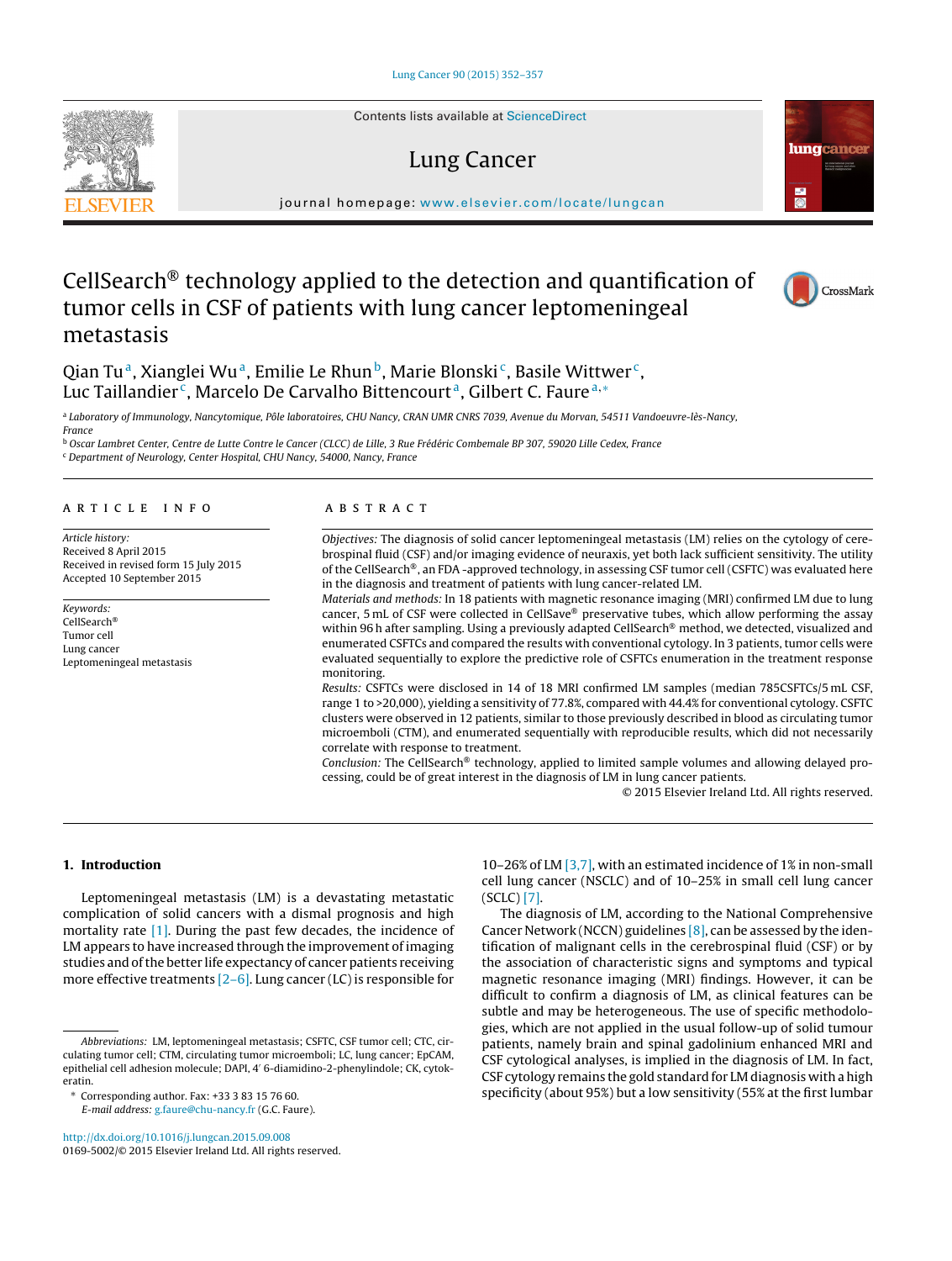

**Fig. 1.** Sagittal T1 postgadolinium image of the spine showing typical enhancing subarachnoid nodules considered in this study as unequivocal for the diagnosis of leptomeningeal metastasis (LM).

puncture) [\[3,7\].](#page-4-0) Several CSF samples may also be required to finally identify malignant cells. In a retrospective study [\[9\],](#page-4-0) a large series of patients with LM were evaluated, and it was found that MRI led to the diagnosis of LM in 53% of patients while CSF cytology provided the diagnosis in 23%. As a consequence, more sensitive and precise techniques, preferably employing a robust approach, are needed in order to improve LM diagnosis.

The CellSearch® method provides a semi-automated cell analysis, based on the assessment of nuclear and surface markers, which has greatly improved the sensitivity, reliability, objectivity and accuracy of circulating tumor cell (CTC) detection and enumeration in peripheral blood  $[10]$ . With a high sensitivity (detection as low as one CTC in 7.5 mL of blood [\[11\]\),](#page-4-0) this method has been validated by the FDAfor the clinical prognostic evaluation of breast, prostate and colorectal cancers  $[11-15]$ . Several studies have also demonstrated its potential interest in LC  $[16]$ . In recent studies, the CellSearch<sup>®</sup> has been shown to be performing well in the detection of malignant cells not only in blood samples, but also in fluid samples including CSF, hydrothorax or ascites, allowing for a precise enumeration of malignant cells whatever the cellularity of biological fluid samples [\[17–20\].](#page-5-0) In previous studies by our group  $[21,22]$ , we described an easy and innovative adaptation of CellSearch®, applied to the detection of malignant cells in the CSF of breast cancer patients with LM (CSF tumor cells, CSFTCs) [\[21\]](#page-5-0) as well as of melanoma cells in the CSF of melanoma patients with LM (CSF melanoma cells, CSFMCs) [\[22\].](#page-5-0)

In this report, we have continued these pilot studies to validate the feasibility of the CellSearch® technology for the diagnosis of LM in the context of LC. We have also explored the predictive role of CSFTCs in monitoring the response to treatment.

#### **2. Materials and methods**

## 2.1. Patients

Ruled out the inflammatory or infectious condition, patients with MRI confirmed LC-related LM were enrolled between July 2012 and February 2014 from the Neurology Departments of Nancy University Hospital and Lille Oscar Lambret Center. All patients benefited from lumbar puncture after total spine and brain MRI evaluation. Unequivocal MRI findings were defined as leptomeningeal enhancement with subarachnoid nodules, enhancement in basal cisterns or enhancement/clumping of nerve roots. The CellSearch® technology was applied to the detection and quantification of CSFTCs in CSF samples (recommended volume: 5 mL) tested in parallel with CSF standard cytological analysis for visual cytomorphological examination of tumor cells. Conventional cytology was done on standard sampling tubes transported as quickly as possible to the Pathology Lab. Samples were cytocentrifuged (Cytospin4, Thermo Shandon, Thermo Life Sciences, Cergy Pontoise, France), stained (May Grunwald Giemsa) and examined (Olympus BX-60, Rungis, France) by cytologists. Standard CSF biochemical analyses were also recorded. Additionally, sequential CSF samples were obtained after diagnosis from 3 patients who agreed to CSF sampling during their intrathecal treatment and 1 patient had a concomitant blood sample for CTC detection. Conventional cytology of CSF was performed without knowledge of the results of CSFTC analysis and vice versa. The neuro-oncologist providing treatment and evaluating the patients was blinded to the CSFTC analysis.

All included patients provided written informed consent for an analysis of CSFTCs with the CellSearch® technology.

## 2.2. Identification of CSFTCs

The CellSearch CTC kit® (Veridex LLC, Raritan, NJ) was used to enumerate tumor cells of epithelial origin firstly by an immunomagnetic enrichment of cells expressing EpCAM (epithelial cell adhesion molecule), followed by nuclear staining with DAPI (4 ,6 diamidino-2-phenylindole), and immunofluorescence detection of cytoplasmic cytokeratins (CK) 8, 18, and/or 19. Membrane CD45 staining was also performed for the detection of contaminating leukocytes. Samples were collected in CellSave® preservativecontaining tubes which could be stored for up to 96 h at room temperature before processing. When the volume of the samples was less than 5 mL, PBS was used to top the CSF to 5 mL. The standard method of CellSearch® was used to detect CTCs in blood samples, and we applied our previously described method for the detection of CSFTCs [\[20,21\].](#page-5-0) Briefly, the CellSearch® technology requires red blood-colored specimens. Therefore, to allow for the analysis of a clear fluid sample such as the CSF, the outside of the tube was simply darkened with a black felt-tip up to the fluid level to mimic the level of sedimented erythrocytes. After deposition of 5 mL of CSF, 5 mL of dilution buffer were added, and the mixture was homogeneized and centrifuged. The "lured-tube" was then placed into the preparation station of CellSearch® and submitted to automated preparation as for blood samples, up to the generation of image galleries of suspect cells for technical validation. Results were reported as numbers of CSFTCs/5 mL CSF. CSFTCs detection was considered positive if at least one CK<sup>+</sup>/DAPI<sup>+</sup>/CD45<sup>−</sup> cell was identified in the processed sample.

## **3. Results**

This pilot study included 18 LC patients with a MRI-confirmed diagnosis of LM (Fig. 1). Patients' clinical characteristics at the time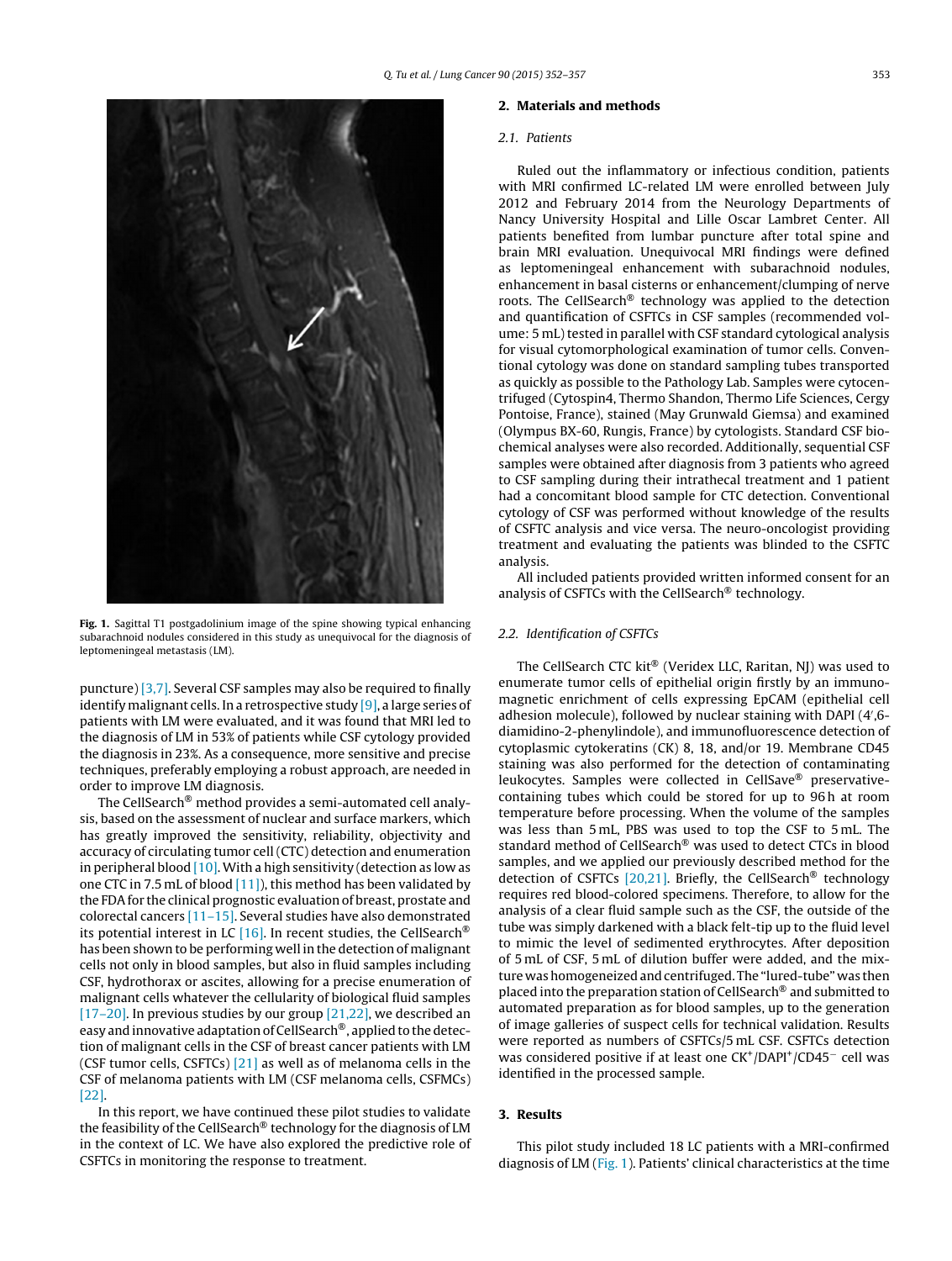of enrolment are described in Table 1. The main histological subtype of LC was NSCLC, with 13 (72.2%) adenocarcinoma. Eight patients (44.4%) had concomitant parenchymal brain metastases.

LM diagnosis was assessed in all patients with both total spine and brain MRI and standard CSF cytology (Table 1). The MRI demonstrated unequivocal images of LM in all the 18 patients (100%). CSF samples volumes varied between 0.5 and 5.0 mL for standard cytomorphological analysis, with a median volume 2.0 mL and tumor cells were detected but not enumerated in 8 patients (44.4%). CSF from these patients contained 0.24 to 3.43 g/L protein and 0.15 to 0.86 g/L glucose.

CSF samples volumes for the detection of CSFTCs varied between 2.6 mL and 5.0 mL (median volume: 4.1 mL). Concomitant CSF analysis with the CellSearch® technology revealed CSFTCs in 14 patients (77.8%) including 6/10 with negative conventional cytology. Meanwhile, CSFTCs were not detected in five LC patients with brain metastases but without LM (data not shown). Table 1 summarizes the quantitative results of CSFTCs enumeration using the CellSearch® technology. The median number of CSFTCs was 785CSFTCs/5 mL CSF (range 1 to >20 000). The sensitivity of conventional cytology on the first lumbar puncture was 44.4%, (95% confidence interval [CI]: 21.5–69.2%), while that of the CellSearch<sup>®</sup> technology from the same CSF puncture was 77.8% (95% CI: 52.4–93.6%). The specificity of CellSearch<sup>®</sup> technology was 100% (95% CI: 47.8–100%).

[Fig.](#page-3-0) 2A shows representative epithelial tumour cells detected by the CellSearch® technology in a CSF sample. These cells have features similar to those reported for peripheral epithelial tumour cells described as CTCs in LC patients. They are round or oval in shape, with a moderate cytoplasm and a round nucleus. [Fig.](#page-3-0) 2B shows peripheral CTCs from the same patient. Comparison of tumor cells in CSF and peripheral blood from this patient showed that CSFTC was larger, well-stacked, with a stronger fluorescence than CTC. Furthermore, CSFTCs presented as either individual cells in 2 of 14CSFTC positive patients, or associated with aggregates of tumor cells similar to those described in blood from cancer patients as circulating tumor microemboli (CTM) in 12 patients.

CSFTCs were not detected in 4 LM patients for whom conventional cytology was also negative. Histologically, they were two adenocarcinomas, one large cell neuroendocrine carcinoma, and one small-cell carcinoma.

Among the three patients who benefited from sequential CSF sampling, as mentioned above, during LM treatment ([Fig.](#page-3-0) 3A), two were studied twice and both exhibited a significant decline in the number of CSFTCs following initiation of intrathecal or systemic therapy (respectively from 20 000 to 10 000CSFTCs/5 mL CSF, and from 600 to 163 CSFTCs/5 mL CSF). The third patient was studied three times, and has decreasing numbers of tumor cells, from 7000 to 683 CSFTCs/5 mL CSF. [Fig.](#page-3-0) 3B shows three results from this patient at different times (before and after the first and second cycles of systemic treatment). Not only the numbers of CSFTCs had decreased, but also the proportions of isolated CSFTCs and aggregated CSFTCs changed after intrathecal treatment. Disappointedly, the decreasing numbers of CSFTCs did not correlate with a favourable treatment response for these patients who showed clinical evidence of worsening.

## **4. Discussion**

In this study, CSF samples from 18 LC patients with MRI-confirmed LM were analysed using the immunomagnetic platform-based CellSearch® technology. The detection of CSFTCs was confirmed to be a robust diagnostic tool in this condition, confirming the diagnosis of LM in 14/18 cases and outperforming the standard diagnostic tool of conventional CSF cytology analysis.

There is an increasing interest in the direct identification of CTCs in peripheral blood as a potential robust marker in cancer diagnosis, prognosis and treatment. Several methods have been reported [\[23,24\],](#page-5-0) including the FDA-approved CellSearch® technology [\[11–15\],](#page-4-0) and they should be investigated in the detection of CSFTCs.

The CellSearch® technology vastly improves the sensitivity, reliability, objectivity and accuracy of CTC detection in peripheral blood compared to cytomorphology [\[14\],](#page-5-0) and has recently allowed a precise enumeration of malignant cells in either rich or paucicellular biological fluid samples [\[17–20\].](#page-5-0) Patel et al. [\[17\],](#page-5-0) by spiking normal blood with CSF, have shown that the CellSearch® technology could be used for the detection of malignant cells in the CSF of breast cancer patients with central nervous system metastases. In this small pilot study of five patients, the number of CSF tumor cells correlated with the tumor response to chemotherapy and was dynamically associated with disease burden while changes in CSF cytology did not necessarily correlate with response. How-

### **Table 1**

CSF characteristics and MRI findings at the time of diagnosis in patients with lung cancer.

| Patient no.     | Histologic type of cancer           | CSF results on first lumbar puncture |              |                          | MRI findings | <b>Brain</b><br>metastasis | CSF volume for<br>CellSearch® (mL) | CSFTCs on<br>lumbar puncture<br>(CSFTCs/5 mL) |
|-----------------|-------------------------------------|--------------------------------------|--------------|--------------------------|--------------|----------------------------|------------------------------------|-----------------------------------------------|
|                 |                                     | Glucose, g/L                         | Protein, g/L | Cytology                 |              |                            |                                    |                                               |
|                 | Adenocarcinoma                      | 0.54                                 | 1.44         |                          |              |                            | 5.0                                | 203                                           |
|                 | Adenocarcinoma                      | 0.42                                 | 3.31         | $\ddot{}$                |              |                            | 3.9                                | 855                                           |
| 3               | Adenocarcinoma                      | 0.51                                 | 0.24         | -                        |              |                            | 4.2                                | 1500                                          |
|                 | Adenocarcinoma                      | 0.26                                 | 3.43         | $^{+}$                   |              |                            | 4.0                                | 500                                           |
| 5               | Adenocarcinoma                      | 0.15                                 | 3.12         |                          |              |                            | 5.0                                | 95                                            |
| 6               | Adenocarcinoma                      | 0.71                                 | 0.38         | -                        |              |                            | 5.0                                | $\Omega$                                      |
| 7 <sup>a</sup>  | Adenocarcinoma                      | 0.23                                 | 1.36         | $\ddot{}$                |              |                            | 5.0                                | 7000                                          |
| 8               | Adenocarcinoma                      | 0.86                                 | 0.30         | -                        |              |                            | 5.0                                | $\Omega$                                      |
| 9               | Adenocarcinoma                      | 0.58                                 | 1.31         | $\ddot{}$                |              |                            | 5.0                                | 3000                                          |
| 10              | Adenocarcinoma                      | 0.55                                 | 0.86         | $\ddot{}$                |              |                            | 4.5                                | 715                                           |
| 11 <sup>a</sup> | Adenocarcinoma                      | 0.32                                 | 3.00         | $^{+}$                   |              | $+$                        | 3.0                                | 20000                                         |
| 12 <sup>a</sup> | Adenocarcinoma                      | 0.45                                 | 1.38         | $^{+}$                   |              |                            | 3.0                                | 600                                           |
| 13              | Adenocarcinoma                      | 0.57                                 | 0.89         |                          |              |                            | 4.0                                | 380                                           |
| 14              | Epidermoid                          | 0.45                                 | 1.21         | $\ddot{}$                |              |                            | 5.0                                | 3200                                          |
| 15              | Large cell neuroendocrine carcinoma | 0.63                                 | 0.59         | $\overline{\phantom{0}}$ |              | $+$                        | 2.6                                | 0                                             |
| 16              | Small cell carcinoma                | 0.79                                 | 0.47         | -                        |              |                            | 4.0                                |                                               |
| 17              | Small cell carcinoma                | 0.55                                 | 1.6          | -                        |              |                            | 2.8                                | $\Omega$                                      |
| 18              | Unkown                              | 0.27                                 | 0.83         |                          |              |                            | 4.0                                | 1500                                          |

Abbreviations: LM: leptomeningeal metastasis; CSF: cerebrospinal fluid; CSFTC: CSF Tumor Cell.ªpatients with sequential CSF samples after treatment.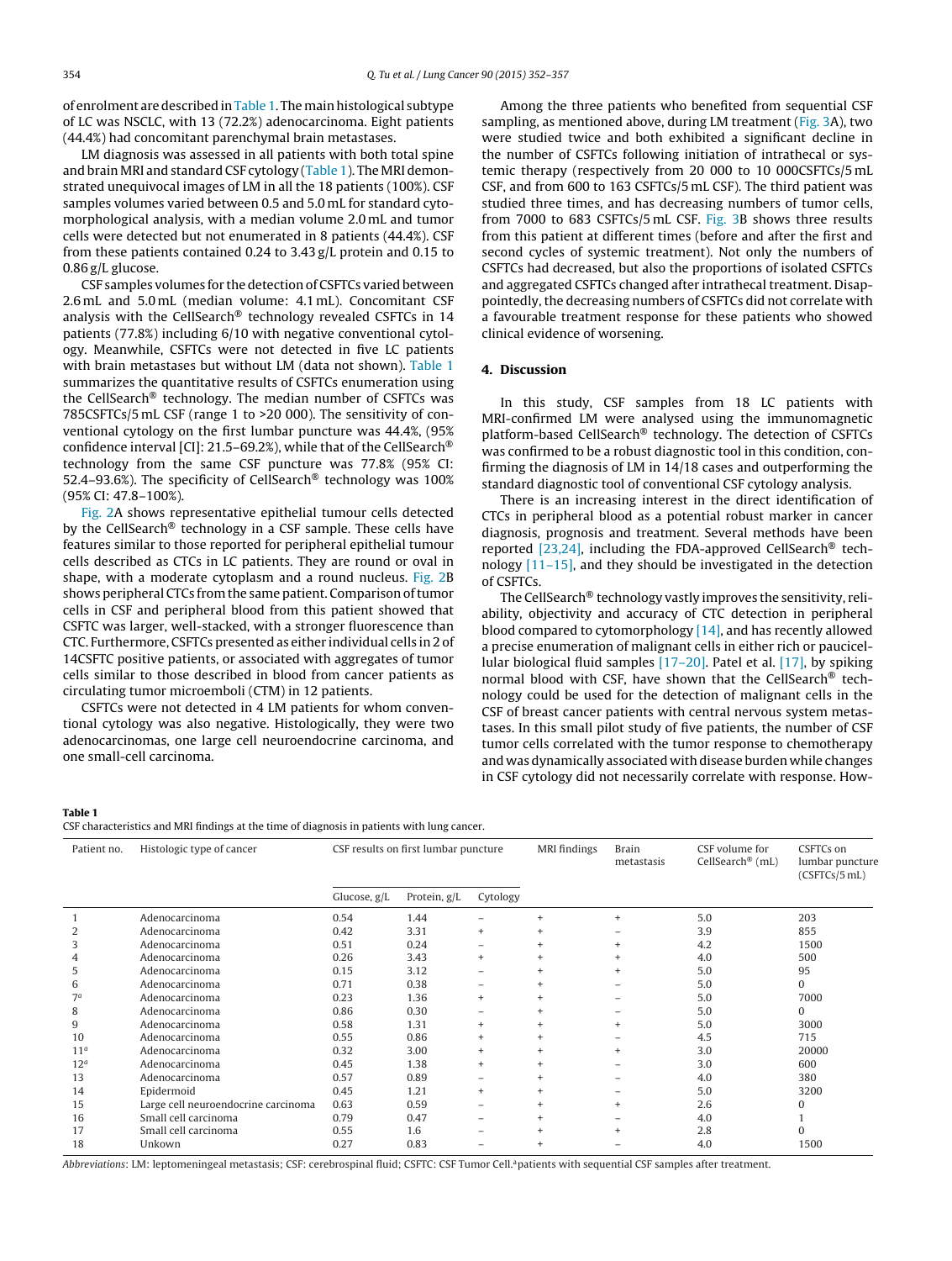<span id="page-3-0"></span>ever, this spiking method requires blood samples from "healthy donors", which renders this approach more difficult to standardize and therefore less suitable for a routine setting. Nayak et al. [\[18\]](#page-5-0) have evaluated the utility of the CellSearch<sup>®</sup> technology in the diagnosis of LM from 51 solid tumors patients, including LC, through the identification of CSFTCs. In this study, CSF samples were analyzed using the "control" mode of the CellSearch® instrument. The "control"mode is customarily designed as quality control for this technology, using a specific breast cancer cell suspension with known quantity. Under this mode, CSF can be treated as a cell suspension with a definitive volume of 3.5 mL. Ultimately 15 patients fulfilled LM criteria, and 16 presented with CSFTCs, achieving a sensitivity of 100% as compared to 66.7% for conventional cytology and 73.3% for MRI. The detection of CSFTCs was confirmed as a robust diagnostic tool in a wide range of epithelial tumor types, including lung cancer [\[18\].](#page-5-0)

Here, we focused on LM-confirmed LC patients with or without brain metastases, using a newly, easy, adapted CellSearch® method.

Besides a high specificity (100%), we confirmed a better sensitivity of the CellSearch® technology (77.8%) compared to conventional cytology which fared poorly in this setting (44.4%). Several points could explain this superiority. First, in conventional cytology, the tumor cells can die more easily after sampling while we used CellSave® tubes, which contain an appropriate preservative, authorizing a 4-days delay in sample processing with retained cellular features.With CellSave® tubes, samples handling is easier, allowing for multicentre studies with a centralized analysis. Secondly, inadequate volume is an intuitively obvious cause of false-negative CSF cytology, and many recommendations plead for the use of larger volumes for cytology. Theoretically, obtaining 10.5 mL or more of sample is an effective means to increase the sensitivity of conventional cytology [\[25\].](#page-5-0) In our study, the median volume of CSF for CellSearch® detection was larger than that for conventional cytology, which could be a possible reason for the higher sensitivity of CellSearch®. Thirdly, this technology has been validated because of its improved sensitivity, reliability, objectivity and accu-



**Fig. 2.** Gallery of images of tumor cells in CSF (A) and peripheral blood (B) detected by CellSearch® technology. By definition, CTCs are nucleated (purple), express cytokeratin (green), and lack CD45 expression. In the CSF sample, CSFTCs were either isolated or in clusters and their morphology was similar to that of CTCs in the peripheral blood without morphologically apoptotic features, which were present in some of the CTCs in blood sample (arrow, shrunken cell containing CK inclusion). Scale bar 10  $\mu$ m. CSF: cerebrospinal fluid, CTC: circulating tumor cell, CSFTC: CSF tumor cell, CK: cytokeratin(For interpretation of the references to colour/color in this figure legend, the reader is referred to the web version of this article.)



**Fig. 3.** Sequential CSFTCs detections in LM from LC patients. (A) Individual numbers of CSFTCs detected using the CellSearch® technology from 3 patients during follow-up. (B) Change of the numbers of total CSFTCs and aggregated CSFTCs in one patient. CSFTC: CSF tumor cell, LM: leptomeningeal metastasis, LC: lung cancer.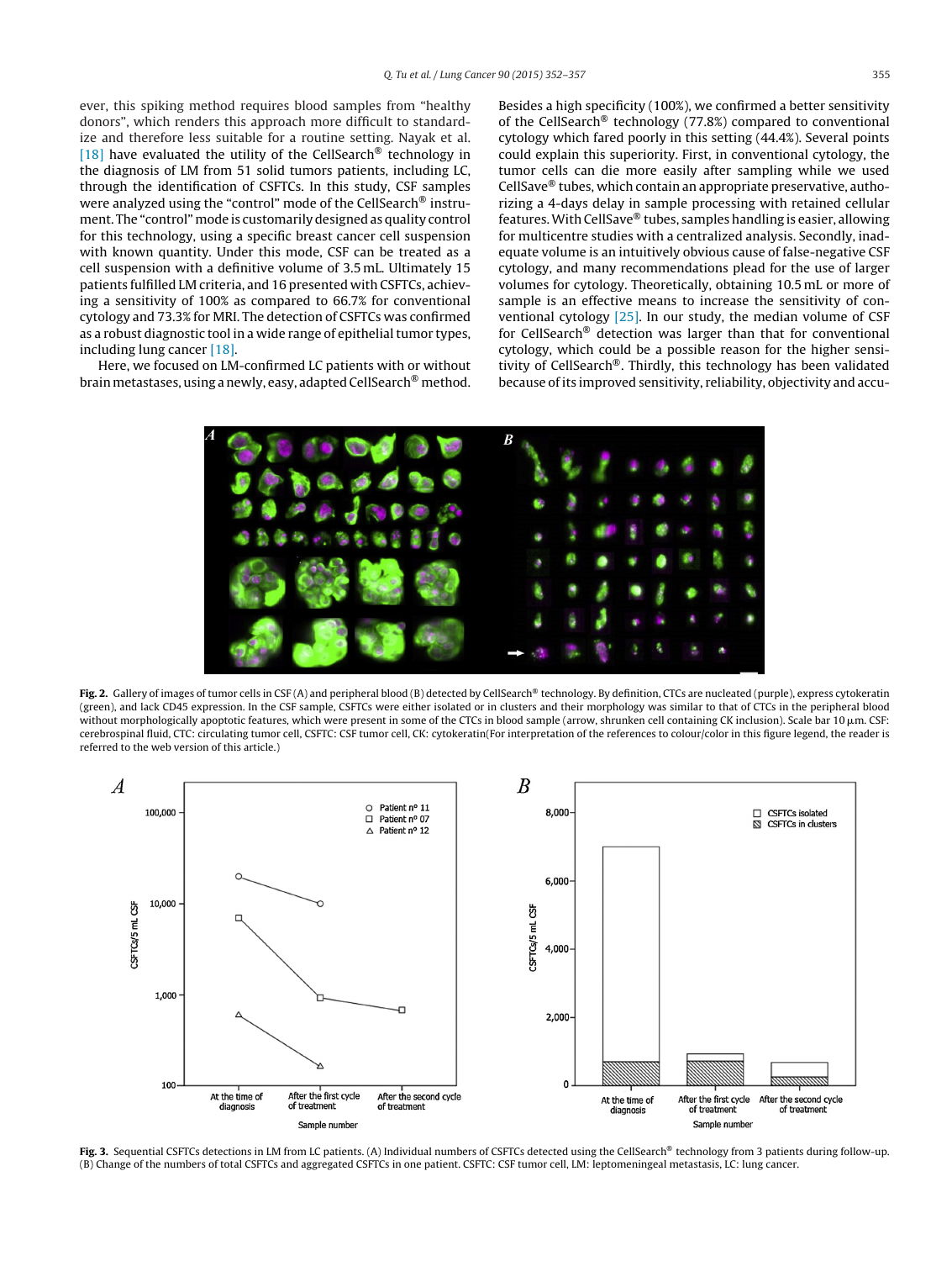<span id="page-4-0"></span>racy in CTC detection [10]. It depends on the magnetic selection with anti-EpCAM coated nanoparticles which could enrich EpCAM+ tumor cells with a high sensitivity. Among the different antigens expressed by epithelial tumor cells, EpCAM plays a central role in helping identify the underlying tumor and EpCAM expression in malignant effusions depicts the situation in the corresponding primary carcinoma [\[26\].](#page-5-0) EpCAM expression has been shown to be present in CSF tumor cells. Fourthly, with a semi-automatic method and a standard criterion (CK+DAPI+CD45−), interpretation of the CellSearch® technology results is more objective and much easier than conventional cytology which was highly dependent on experienced operators and cytologists. Additionally, with conventional cytology there is no quantification or characterization of tumor cells and clinicians must make judgments on the binary presence or absence of malignant cells as determined by cytology. In our adapted CellSearch® technology, the results were not only qualitative, but also quantitative and also recorded for possible revision at any time. Finally and most importantly, the presence of an additional free channel for other reagents in the CellSearch® also makes it possible to potentially investigate for other relevant markers expressed by CSFTCs. After enrichment by CellSearch<sup>®</sup>, the possibility of performing analyses of CSFTCs, through genotyping or molecular characterization methods could open new insights for LM patients by tailoring therapeutic strategies and monitoring treatment efficacy. Recent studies have demonstrated great potential for using circulating cell-free DNA (cfDNA) in blood for cancer diagnosis, prognosis, and directed treatment[\[27\].](#page-5-0) In a recent study, Pan et al. [\[28\]](#page-5-0) have demonstrated that tumor mutations were detectable in the CSF of patients with different types of brain tumors by using high-throughput sequencing-based methods. The development of such genotyping methods could be complement of CellSearch®, the latter however providing results more rapidly.

In this study, CSF samples from LC patients with brain metastases but without LM who were included as negative control, displayed no CSFTCs, and there was no difference for CSFTC detection whether metastases were present or not.

CTMs are present in the blood of cancer patients, but their contribution to metastasis is not well defined. In some studies [\[29,30\],](#page-5-0) peripheral CTMs are recognized as a "signature" of malignant metastases. In a recent study [\[31\],](#page-5-0) using mouse models with tagged mammary tumors, it was demonstrated that CTMs arise from oligoclonal tumor cell groupings and not from intravascular aggregation events. Although rare in the circulation compared with single CTCs, CTMs have 23- to 50- fold increased metastatic potential. Here, in most of the patients, CSFTCs were presented as clusters, but the significance of this feature needs further research to be confirmed.

Moving forward, we evaluated the dynamical change of CSFTC counts with treatment response of three patients and found that a sequential quantitative monitoring of therapy can be obtained from CSF of LM, using the CellSearch® technology. Although decreased numbers of CSFTCs in consecutive samples can be observed, they were not necessarily correlated with clinical treatment response. However, it must be noted that LM is usually a terminal stage of cancer and that despite vigorous therapy, many patients do poorly and the median survival is only about several months. In this context, decreased numbers of CSFTCs could probably indicate the efficacy of the treatment, but their obvious presence in the CSF can always be a negative prognostic marker in these patients.

The limitation of study is its small number of studied patients, so the findings require validation. Also, we only enrolled LM patients with positive MRI. All patients with strong suspicion of LM, whatever the MRI result, should be included to fully evaluate the sensitivity of CellSearch. In addition, the therapeutic strategy here was still based on the binary result of conventional cytology. In the future, a stratification based on the quantitative results from

CellSearch® should be used to help in the management of LM patients. Finally, from this pilot study, we might observe falsenegative results for CellSearch® which may be related to the low expression of EpCAM in lung cancer. This is the most important reason which hampers the validation of CellSearch® for the detection of CTCs in lung cancer after breast cancer, prostate cancer and colorectal cancer.

## **5. Conclusion**

In conclusion, to the best of our knowledge, this is the first study focused on detecting and enumerating CSFTCs from LM patients with LC, according to an adapted CellSearch<sup>®</sup> technology. This method is relatively simple, examiner-independent, with a high sensitivity, specificity and reproducibility. The preliminary evidence from our data suggests that this direct detection and quantification of CSFTCs using the CellSearch<sup>®</sup> technology may be a promising procedure for diagnosis, and therapy-monitoring of LM in LC patients. Further studies are needed to validate the detection of CSFTCs in large cohorts, to explore their use as a diagnostic and prognostic marker in the management of LM.

## **Conflict of interest**

None declared.

## **Acknowledgements**

Q.T. is supported by the China Scholarship Council. Nancytomique has been funded by French Ministry of Research, Ligue Contre le Cancer, CHU Nancy and the European Regional Development Fund (FEDER). The cancer projects were supported by Regional Lorraine Cancer research projects. Authors are grateful to Marie C Béné who helped revising the manuscript.

#### **References**

- [1] [S.](http://refhub.elsevier.com/S0169-5002(15)30052-0/sbref0005) [Taillibert,](http://refhub.elsevier.com/S0169-5002(15)30052-0/sbref0005) [F.](http://refhub.elsevier.com/S0169-5002(15)30052-0/sbref0005) [Laigle-Donadey,](http://refhub.elsevier.com/S0169-5002(15)30052-0/sbref0005) [C.](http://refhub.elsevier.com/S0169-5002(15)30052-0/sbref0005) [Chodkiewicz,](http://refhub.elsevier.com/S0169-5002(15)30052-0/sbref0005) [M.](http://refhub.elsevier.com/S0169-5002(15)30052-0/sbref0005) [Sanson,](http://refhub.elsevier.com/S0169-5002(15)30052-0/sbref0005) [K.](http://refhub.elsevier.com/S0169-5002(15)30052-0/sbref0005) [Hoang-Xuan,](http://refhub.elsevier.com/S0169-5002(15)30052-0/sbref0005) [J.Y.](http://refhub.elsevier.com/S0169-5002(15)30052-0/sbref0005) [Delattre,](http://refhub.elsevier.com/S0169-5002(15)30052-0/sbref0005) [Leptomeningeal](http://refhub.elsevier.com/S0169-5002(15)30052-0/sbref0005) [metastases](http://refhub.elsevier.com/S0169-5002(15)30052-0/sbref0005) [from](http://refhub.elsevier.com/S0169-5002(15)30052-0/sbref0005) [solid](http://refhub.elsevier.com/S0169-5002(15)30052-0/sbref0005) [malignancy:](http://refhub.elsevier.com/S0169-5002(15)30052-0/sbref0005) [a](http://refhub.elsevier.com/S0169-5002(15)30052-0/sbref0005) [review,](http://refhub.elsevier.com/S0169-5002(15)30052-0/sbref0005) [J.](http://refhub.elsevier.com/S0169-5002(15)30052-0/sbref0005) [Neuro-Oncol.](http://refhub.elsevier.com/S0169-5002(15)30052-0/sbref0005) [75](http://refhub.elsevier.com/S0169-5002(15)30052-0/sbref0005) [\(2005\)](http://refhub.elsevier.com/S0169-5002(15)30052-0/sbref0005) [85–99.](http://refhub.elsevier.com/S0169-5002(15)30052-0/sbref0005)
- [2] [M.C.](http://refhub.elsevier.com/S0169-5002(15)30052-0/sbref0010) [Chamberlain,](http://refhub.elsevier.com/S0169-5002(15)30052-0/sbref0010) [M.](http://refhub.elsevier.com/S0169-5002(15)30052-0/sbref0010) [Glantz,](http://refhub.elsevier.com/S0169-5002(15)30052-0/sbref0010) [M.D.](http://refhub.elsevier.com/S0169-5002(15)30052-0/sbref0010) [Groves,](http://refhub.elsevier.com/S0169-5002(15)30052-0/sbref0010) [W.H.](http://refhub.elsevier.com/S0169-5002(15)30052-0/sbref0010) [Wilson,](http://refhub.elsevier.com/S0169-5002(15)30052-0/sbref0010) [Diagnostic](http://refhub.elsevier.com/S0169-5002(15)30052-0/sbref0010) [tools](http://refhub.elsevier.com/S0169-5002(15)30052-0/sbref0010) [for](http://refhub.elsevier.com/S0169-5002(15)30052-0/sbref0010) [neoplastic](http://refhub.elsevier.com/S0169-5002(15)30052-0/sbref0010) [meningitis:](http://refhub.elsevier.com/S0169-5002(15)30052-0/sbref0010) [detecting](http://refhub.elsevier.com/S0169-5002(15)30052-0/sbref0010) [disease,](http://refhub.elsevier.com/S0169-5002(15)30052-0/sbref0010) [identifying](http://refhub.elsevier.com/S0169-5002(15)30052-0/sbref0010) [patient](http://refhub.elsevier.com/S0169-5002(15)30052-0/sbref0010) [risk,](http://refhub.elsevier.com/S0169-5002(15)30052-0/sbref0010) [and](http://refhub.elsevier.com/S0169-5002(15)30052-0/sbref0010) [determining](http://refhub.elsevier.com/S0169-5002(15)30052-0/sbref0010) [benefit](http://refhub.elsevier.com/S0169-5002(15)30052-0/sbref0010) [of](http://refhub.elsevier.com/S0169-5002(15)30052-0/sbref0010) [treatment,](http://refhub.elsevier.com/S0169-5002(15)30052-0/sbref0010) [Semin.](http://refhub.elsevier.com/S0169-5002(15)30052-0/sbref0010) [Oncol.](http://refhub.elsevier.com/S0169-5002(15)30052-0/sbref0010) [36](http://refhub.elsevier.com/S0169-5002(15)30052-0/sbref0010) [\(2009\)](http://refhub.elsevier.com/S0169-5002(15)30052-0/sbref0010) [S35–S45.](http://refhub.elsevier.com/S0169-5002(15)30052-0/sbref0010)
- [3] [J.C.](http://refhub.elsevier.com/S0169-5002(15)30052-0/sbref0015) [Bendell,](http://refhub.elsevier.com/S0169-5002(15)30052-0/sbref0015) [S.M.](http://refhub.elsevier.com/S0169-5002(15)30052-0/sbref0015) [Domchek,](http://refhub.elsevier.com/S0169-5002(15)30052-0/sbref0015) [H.J.](http://refhub.elsevier.com/S0169-5002(15)30052-0/sbref0015) [Burstein,](http://refhub.elsevier.com/S0169-5002(15)30052-0/sbref0015) [L.](http://refhub.elsevier.com/S0169-5002(15)30052-0/sbref0015) [Harris,](http://refhub.elsevier.com/S0169-5002(15)30052-0/sbref0015) [J.](http://refhub.elsevier.com/S0169-5002(15)30052-0/sbref0015) [Younger,](http://refhub.elsevier.com/S0169-5002(15)30052-0/sbref0015) [I.](http://refhub.elsevier.com/S0169-5002(15)30052-0/sbref0015) [Kuter,](http://refhub.elsevier.com/S0169-5002(15)30052-0/sbref0015) [et](http://refhub.elsevier.com/S0169-5002(15)30052-0/sbref0015) [al.,](http://refhub.elsevier.com/S0169-5002(15)30052-0/sbref0015) [Central](http://refhub.elsevier.com/S0169-5002(15)30052-0/sbref0015) [nervous](http://refhub.elsevier.com/S0169-5002(15)30052-0/sbref0015) [system](http://refhub.elsevier.com/S0169-5002(15)30052-0/sbref0015) [metastases](http://refhub.elsevier.com/S0169-5002(15)30052-0/sbref0015) [in](http://refhub.elsevier.com/S0169-5002(15)30052-0/sbref0015) [women](http://refhub.elsevier.com/S0169-5002(15)30052-0/sbref0015) [who](http://refhub.elsevier.com/S0169-5002(15)30052-0/sbref0015) [receive](http://refhub.elsevier.com/S0169-5002(15)30052-0/sbref0015) [trastuzumab-based](http://refhub.elsevier.com/S0169-5002(15)30052-0/sbref0015) [therapy](http://refhub.elsevier.com/S0169-5002(15)30052-0/sbref0015) [for](http://refhub.elsevier.com/S0169-5002(15)30052-0/sbref0015) [metastatic](http://refhub.elsevier.com/S0169-5002(15)30052-0/sbref0015) [breast](http://refhub.elsevier.com/S0169-5002(15)30052-0/sbref0015) [carcinoma,](http://refhub.elsevier.com/S0169-5002(15)30052-0/sbref0015) [Cancer](http://refhub.elsevier.com/S0169-5002(15)30052-0/sbref0015) [97](http://refhub.elsevier.com/S0169-5002(15)30052-0/sbref0015) [\(2003\)](http://refhub.elsevier.com/S0169-5002(15)30052-0/sbref0015) [2972–2977.](http://refhub.elsevier.com/S0169-5002(15)30052-0/sbref0015)
- [4] [R.J.](http://refhub.elsevier.com/S0169-5002(15)30052-0/sbref0020) [Freilich,](http://refhub.elsevier.com/S0169-5002(15)30052-0/sbref0020) [A.D.](http://refhub.elsevier.com/S0169-5002(15)30052-0/sbref0020) [Seidman,](http://refhub.elsevier.com/S0169-5002(15)30052-0/sbref0020) [L.M.](http://refhub.elsevier.com/S0169-5002(15)30052-0/sbref0020) [De](http://refhub.elsevier.com/S0169-5002(15)30052-0/sbref0020) [Angelis,](http://refhub.elsevier.com/S0169-5002(15)30052-0/sbref0020) [Central](http://refhub.elsevier.com/S0169-5002(15)30052-0/sbref0020) [nervous](http://refhub.elsevier.com/S0169-5002(15)30052-0/sbref0020) [system](http://refhub.elsevier.com/S0169-5002(15)30052-0/sbref0020) [progression](http://refhub.elsevier.com/S0169-5002(15)30052-0/sbref0020) [of](http://refhub.elsevier.com/S0169-5002(15)30052-0/sbref0020) [metastatic](http://refhub.elsevier.com/S0169-5002(15)30052-0/sbref0020) [breast](http://refhub.elsevier.com/S0169-5002(15)30052-0/sbref0020) [cancer](http://refhub.elsevier.com/S0169-5002(15)30052-0/sbref0020) [in](http://refhub.elsevier.com/S0169-5002(15)30052-0/sbref0020) [patients](http://refhub.elsevier.com/S0169-5002(15)30052-0/sbref0020) [treated](http://refhub.elsevier.com/S0169-5002(15)30052-0/sbref0020) [with](http://refhub.elsevier.com/S0169-5002(15)30052-0/sbref0020) [paclitaxel,](http://refhub.elsevier.com/S0169-5002(15)30052-0/sbref0020) [Cancer](http://refhub.elsevier.com/S0169-5002(15)30052-0/sbref0020) [76](http://refhub.elsevier.com/S0169-5002(15)30052-0/sbref0020) [\(1995\)](http://refhub.elsevier.com/S0169-5002(15)30052-0/sbref0020) [232–236.](http://refhub.elsevier.com/S0169-5002(15)30052-0/sbref0020)
- [5] [S.T.](http://refhub.elsevier.com/S0169-5002(15)30052-0/sbref0025) [Rosen,](http://refhub.elsevier.com/S0169-5002(15)30052-0/sbref0025) [J.](http://refhub.elsevier.com/S0169-5002(15)30052-0/sbref0025) [Aisner,](http://refhub.elsevier.com/S0169-5002(15)30052-0/sbref0025) [R.W.](http://refhub.elsevier.com/S0169-5002(15)30052-0/sbref0025) [Makuch,](http://refhub.elsevier.com/S0169-5002(15)30052-0/sbref0025) [M.J.](http://refhub.elsevier.com/S0169-5002(15)30052-0/sbref0025) [Matthews,](http://refhub.elsevier.com/S0169-5002(15)30052-0/sbref0025) [D.C.](http://refhub.elsevier.com/S0169-5002(15)30052-0/sbref0025) [Ihde,](http://refhub.elsevier.com/S0169-5002(15)30052-0/sbref0025) [M.](http://refhub.elsevier.com/S0169-5002(15)30052-0/sbref0025) [Whitacre,](http://refhub.elsevier.com/S0169-5002(15)30052-0/sbref0025) [et](http://refhub.elsevier.com/S0169-5002(15)30052-0/sbref0025) [al.,](http://refhub.elsevier.com/S0169-5002(15)30052-0/sbref0025) [Carcinomatous](http://refhub.elsevier.com/S0169-5002(15)30052-0/sbref0025) [leptomeningitis](http://refhub.elsevier.com/S0169-5002(15)30052-0/sbref0025) [in](http://refhub.elsevier.com/S0169-5002(15)30052-0/sbref0025) [small](http://refhub.elsevier.com/S0169-5002(15)30052-0/sbref0025) [cell](http://refhub.elsevier.com/S0169-5002(15)30052-0/sbref0025) [lung](http://refhub.elsevier.com/S0169-5002(15)30052-0/sbref0025) [cancer:](http://refhub.elsevier.com/S0169-5002(15)30052-0/sbref0025) [a](http://refhub.elsevier.com/S0169-5002(15)30052-0/sbref0025) [clinicopathologic](http://refhub.elsevier.com/S0169-5002(15)30052-0/sbref0025) [review](http://refhub.elsevier.com/S0169-5002(15)30052-0/sbref0025) [of](http://refhub.elsevier.com/S0169-5002(15)30052-0/sbref0025) [the](http://refhub.elsevier.com/S0169-5002(15)30052-0/sbref0025) [National](http://refhub.elsevier.com/S0169-5002(15)30052-0/sbref0025) [Cancer](http://refhub.elsevier.com/S0169-5002(15)30052-0/sbref0025) [Institute](http://refhub.elsevier.com/S0169-5002(15)30052-0/sbref0025) [experience,](http://refhub.elsevier.com/S0169-5002(15)30052-0/sbref0025) [Medicine](http://refhub.elsevier.com/S0169-5002(15)30052-0/sbref0025) [\(Baltimore\)](http://refhub.elsevier.com/S0169-5002(15)30052-0/sbref0025) [61](http://refhub.elsevier.com/S0169-5002(15)30052-0/sbref0025) [\(1982\)](http://refhub.elsevier.com/S0169-5002(15)30052-0/sbref0025) [45](http://refhub.elsevier.com/S0169-5002(15)30052-0/sbref0025)–[53.](http://refhub.elsevier.com/S0169-5002(15)30052-0/sbref0025)
- [6] [R.S.](http://refhub.elsevier.com/S0169-5002(15)30052-0/sbref0030) [Aroney,](http://refhub.elsevier.com/S0169-5002(15)30052-0/sbref0030) [D.N.](http://refhub.elsevier.com/S0169-5002(15)30052-0/sbref0030) [Dalley,](http://refhub.elsevier.com/S0169-5002(15)30052-0/sbref0030) [W.K.](http://refhub.elsevier.com/S0169-5002(15)30052-0/sbref0030) [Chan,](http://refhub.elsevier.com/S0169-5002(15)30052-0/sbref0030) [D.R.](http://refhub.elsevier.com/S0169-5002(15)30052-0/sbref0030) [Bell,](http://refhub.elsevier.com/S0169-5002(15)30052-0/sbref0030) [J.A.](http://refhub.elsevier.com/S0169-5002(15)30052-0/sbref0030) [Levi,](http://refhub.elsevier.com/S0169-5002(15)30052-0/sbref0030) [Meningeal](http://refhub.elsevier.com/S0169-5002(15)30052-0/sbref0030) [carcinomatosis](http://refhub.elsevier.com/S0169-5002(15)30052-0/sbref0030) [in](http://refhub.elsevier.com/S0169-5002(15)30052-0/sbref0030) [small](http://refhub.elsevier.com/S0169-5002(15)30052-0/sbref0030) [cell](http://refhub.elsevier.com/S0169-5002(15)30052-0/sbref0030) [carcinoma](http://refhub.elsevier.com/S0169-5002(15)30052-0/sbref0030) [of](http://refhub.elsevier.com/S0169-5002(15)30052-0/sbref0030) [the](http://refhub.elsevier.com/S0169-5002(15)30052-0/sbref0030) [lung,](http://refhub.elsevier.com/S0169-5002(15)30052-0/sbref0030) [Am.](http://refhub.elsevier.com/S0169-5002(15)30052-0/sbref0030) [J.](http://refhub.elsevier.com/S0169-5002(15)30052-0/sbref0030) [Med.](http://refhub.elsevier.com/S0169-5002(15)30052-0/sbref0030) [71](http://refhub.elsevier.com/S0169-5002(15)30052-0/sbref0030) [\(1981\)](http://refhub.elsevier.com/S0169-5002(15)30052-0/sbref0030) [26–32.](http://refhub.elsevier.com/S0169-5002(15)30052-0/sbref0030)
- [7] [E.](http://refhub.elsevier.com/S0169-5002(15)30052-0/sbref0035) [Le](http://refhub.elsevier.com/S0169-5002(15)30052-0/sbref0035) [Rhun,](http://refhub.elsevier.com/S0169-5002(15)30052-0/sbref0035) [S.](http://refhub.elsevier.com/S0169-5002(15)30052-0/sbref0035) [Taillibert,](http://refhub.elsevier.com/S0169-5002(15)30052-0/sbref0035) [M.C.](http://refhub.elsevier.com/S0169-5002(15)30052-0/sbref0035) [Chamberlain,](http://refhub.elsevier.com/S0169-5002(15)30052-0/sbref0035) [Carcinomatous](http://refhub.elsevier.com/S0169-5002(15)30052-0/sbref0035) [meningitis:](http://refhub.elsevier.com/S0169-5002(15)30052-0/sbref0035) [leptomeningeal](http://refhub.elsevier.com/S0169-5002(15)30052-0/sbref0035) [metastases](http://refhub.elsevier.com/S0169-5002(15)30052-0/sbref0035) [in](http://refhub.elsevier.com/S0169-5002(15)30052-0/sbref0035) [solid](http://refhub.elsevier.com/S0169-5002(15)30052-0/sbref0035) [tumors,](http://refhub.elsevier.com/S0169-5002(15)30052-0/sbref0035) [Surg.](http://refhub.elsevier.com/S0169-5002(15)30052-0/sbref0035) [Neurol.](http://refhub.elsevier.com/S0169-5002(15)30052-0/sbref0035) [Int.](http://refhub.elsevier.com/S0169-5002(15)30052-0/sbref0035) [4](http://refhub.elsevier.com/S0169-5002(15)30052-0/sbref0035) [\(2013\)](http://refhub.elsevier.com/S0169-5002(15)30052-0/sbref0035) [S265](http://refhub.elsevier.com/S0169-5002(15)30052-0/sbref0035)–[S288.](http://refhub.elsevier.com/S0169-5002(15)30052-0/sbref0035)
- [8] [S.S.](http://refhub.elsevier.com/S0169-5002(15)30052-0/sbref0040) [Brem,](http://refhub.elsevier.com/S0169-5002(15)30052-0/sbref0040) [P.J.](http://refhub.elsevier.com/S0169-5002(15)30052-0/sbref0040) [Bierman,](http://refhub.elsevier.com/S0169-5002(15)30052-0/sbref0040) [H.](http://refhub.elsevier.com/S0169-5002(15)30052-0/sbref0040) [Brem,](http://refhub.elsevier.com/S0169-5002(15)30052-0/sbref0040) [N.](http://refhub.elsevier.com/S0169-5002(15)30052-0/sbref0040) [Butowski,](http://refhub.elsevier.com/S0169-5002(15)30052-0/sbref0040) [M.C.](http://refhub.elsevier.com/S0169-5002(15)30052-0/sbref0040) [Chamberlain,](http://refhub.elsevier.com/S0169-5002(15)30052-0/sbref0040) [E.A.](http://refhub.elsevier.com/S0169-5002(15)30052-0/sbref0040) [Chiocca,](http://refhub.elsevier.com/S0169-5002(15)30052-0/sbref0040) [et](http://refhub.elsevier.com/S0169-5002(15)30052-0/sbref0040) [al.,](http://refhub.elsevier.com/S0169-5002(15)30052-0/sbref0040) [National](http://refhub.elsevier.com/S0169-5002(15)30052-0/sbref0040) [comprehensive](http://refhub.elsevier.com/S0169-5002(15)30052-0/sbref0040) [cancer](http://refhub.elsevier.com/S0169-5002(15)30052-0/sbref0040) [N:](http://refhub.elsevier.com/S0169-5002(15)30052-0/sbref0040) [central](http://refhub.elsevier.com/S0169-5002(15)30052-0/sbref0040) [nervous](http://refhub.elsevier.com/S0169-5002(15)30052-0/sbref0040) [system](http://refhub.elsevier.com/S0169-5002(15)30052-0/sbref0040) [cancers,](http://refhub.elsevier.com/S0169-5002(15)30052-0/sbref0040) [J.](http://refhub.elsevier.com/S0169-5002(15)30052-0/sbref0040) [Natl.](http://refhub.elsevier.com/S0169-5002(15)30052-0/sbref0040) [Compr.](http://refhub.elsevier.com/S0169-5002(15)30052-0/sbref0040) [Cancer.Netw.](http://refhub.elsevier.com/S0169-5002(15)30052-0/sbref0040) [9](http://refhub.elsevier.com/S0169-5002(15)30052-0/sbref0040) [\(2011\)](http://refhub.elsevier.com/S0169-5002(15)30052-0/sbref0040) [352–400.](http://refhub.elsevier.com/S0169-5002(15)30052-0/sbref0040)
- [9] [J.L.](http://refhub.elsevier.com/S0169-5002(15)30052-0/sbref0045) [Clarke,](http://refhub.elsevier.com/S0169-5002(15)30052-0/sbref0045) [H.R.](http://refhub.elsevier.com/S0169-5002(15)30052-0/sbref0045) [Perez,](http://refhub.elsevier.com/S0169-5002(15)30052-0/sbref0045) [L.M.](http://refhub.elsevier.com/S0169-5002(15)30052-0/sbref0045) [Jacks,](http://refhub.elsevier.com/S0169-5002(15)30052-0/sbref0045) [K.S.](http://refhub.elsevier.com/S0169-5002(15)30052-0/sbref0045) [Panageas,](http://refhub.elsevier.com/S0169-5002(15)30052-0/sbref0045) [L.M.](http://refhub.elsevier.com/S0169-5002(15)30052-0/sbref0045) [Deangelis,](http://refhub.elsevier.com/S0169-5002(15)30052-0/sbref0045)
- [Leptomeningeal](http://refhub.elsevier.com/S0169-5002(15)30052-0/sbref0045) [metastases](http://refhub.elsevier.com/S0169-5002(15)30052-0/sbref0045) [in](http://refhub.elsevier.com/S0169-5002(15)30052-0/sbref0045) [the](http://refhub.elsevier.com/S0169-5002(15)30052-0/sbref0045) [MRI](http://refhub.elsevier.com/S0169-5002(15)30052-0/sbref0045) [era,](http://refhub.elsevier.com/S0169-5002(15)30052-0/sbref0045) [Neurology](http://refhub.elsevier.com/S0169-5002(15)30052-0/sbref0045) [74](http://refhub.elsevier.com/S0169-5002(15)30052-0/sbref0045) [\(2010\)](http://refhub.elsevier.com/S0169-5002(15)30052-0/sbref0045) [1449–1454.](http://refhub.elsevier.com/S0169-5002(15)30052-0/sbref0045) [10] [M.](http://refhub.elsevier.com/S0169-5002(15)30052-0/sbref0050) [Cristofanilli,](http://refhub.elsevier.com/S0169-5002(15)30052-0/sbref0050) [Circulating](http://refhub.elsevier.com/S0169-5002(15)30052-0/sbref0050) [tumor](http://refhub.elsevier.com/S0169-5002(15)30052-0/sbref0050) [cells,](http://refhub.elsevier.com/S0169-5002(15)30052-0/sbref0050) [disease](http://refhub.elsevier.com/S0169-5002(15)30052-0/sbref0050) [progression,](http://refhub.elsevier.com/S0169-5002(15)30052-0/sbref0050) [and](http://refhub.elsevier.com/S0169-5002(15)30052-0/sbref0050) [survival](http://refhub.elsevier.com/S0169-5002(15)30052-0/sbref0050) [in](http://refhub.elsevier.com/S0169-5002(15)30052-0/sbref0050) [metastatic](http://refhub.elsevier.com/S0169-5002(15)30052-0/sbref0050) [breast](http://refhub.elsevier.com/S0169-5002(15)30052-0/sbref0050) [cancer,](http://refhub.elsevier.com/S0169-5002(15)30052-0/sbref0050) [Semin.](http://refhub.elsevier.com/S0169-5002(15)30052-0/sbref0050) [Oncol.](http://refhub.elsevier.com/S0169-5002(15)30052-0/sbref0050) [33](http://refhub.elsevier.com/S0169-5002(15)30052-0/sbref0050) [\(2006\)](http://refhub.elsevier.com/S0169-5002(15)30052-0/sbref0050) [S9](http://refhub.elsevier.com/S0169-5002(15)30052-0/sbref0050)–[S14.](http://refhub.elsevier.com/S0169-5002(15)30052-0/sbref0050)
- [11] [W.J.](http://refhub.elsevier.com/S0169-5002(15)30052-0/sbref0055) [Allard,](http://refhub.elsevier.com/S0169-5002(15)30052-0/sbref0055) [J.](http://refhub.elsevier.com/S0169-5002(15)30052-0/sbref0055) [Matera,](http://refhub.elsevier.com/S0169-5002(15)30052-0/sbref0055) [M.C.](http://refhub.elsevier.com/S0169-5002(15)30052-0/sbref0055) [Miller,](http://refhub.elsevier.com/S0169-5002(15)30052-0/sbref0055) [M.](http://refhub.elsevier.com/S0169-5002(15)30052-0/sbref0055) [Repollet,](http://refhub.elsevier.com/S0169-5002(15)30052-0/sbref0055) [M.C.](http://refhub.elsevier.com/S0169-5002(15)30052-0/sbref0055) [Connelly,](http://refhub.elsevier.com/S0169-5002(15)30052-0/sbref0055) [C.](http://refhub.elsevier.com/S0169-5002(15)30052-0/sbref0055) [Rao,](http://refhub.elsevier.com/S0169-5002(15)30052-0/sbref0055) [et](http://refhub.elsevier.com/S0169-5002(15)30052-0/sbref0055) [al.,](http://refhub.elsevier.com/S0169-5002(15)30052-0/sbref0055) [Tumor](http://refhub.elsevier.com/S0169-5002(15)30052-0/sbref0055) [cells](http://refhub.elsevier.com/S0169-5002(15)30052-0/sbref0055) [circulate](http://refhub.elsevier.com/S0169-5002(15)30052-0/sbref0055) [in](http://refhub.elsevier.com/S0169-5002(15)30052-0/sbref0055) [the](http://refhub.elsevier.com/S0169-5002(15)30052-0/sbref0055) [peripheral](http://refhub.elsevier.com/S0169-5002(15)30052-0/sbref0055) [blood](http://refhub.elsevier.com/S0169-5002(15)30052-0/sbref0055) [of](http://refhub.elsevier.com/S0169-5002(15)30052-0/sbref0055) [all](http://refhub.elsevier.com/S0169-5002(15)30052-0/sbref0055) [major](http://refhub.elsevier.com/S0169-5002(15)30052-0/sbref0055) [carcinomas](http://refhub.elsevier.com/S0169-5002(15)30052-0/sbref0055) [but](http://refhub.elsevier.com/S0169-5002(15)30052-0/sbref0055) [not](http://refhub.elsevier.com/S0169-5002(15)30052-0/sbref0055) [in](http://refhub.elsevier.com/S0169-5002(15)30052-0/sbref0055) [healthy](http://refhub.elsevier.com/S0169-5002(15)30052-0/sbref0055) [subjects](http://refhub.elsevier.com/S0169-5002(15)30052-0/sbref0055) [or](http://refhub.elsevier.com/S0169-5002(15)30052-0/sbref0055) [patients](http://refhub.elsevier.com/S0169-5002(15)30052-0/sbref0055) [with](http://refhub.elsevier.com/S0169-5002(15)30052-0/sbref0055) [nonmalignant](http://refhub.elsevier.com/S0169-5002(15)30052-0/sbref0055) [diseases,](http://refhub.elsevier.com/S0169-5002(15)30052-0/sbref0055) [Clin.](http://refhub.elsevier.com/S0169-5002(15)30052-0/sbref0055) [Cancer](http://refhub.elsevier.com/S0169-5002(15)30052-0/sbref0055) [Res.:](http://refhub.elsevier.com/S0169-5002(15)30052-0/sbref0055) [Off.](http://refhub.elsevier.com/S0169-5002(15)30052-0/sbref0055) [J.](http://refhub.elsevier.com/S0169-5002(15)30052-0/sbref0055) [Am.](http://refhub.elsevier.com/S0169-5002(15)30052-0/sbref0055) [Assoc.](http://refhub.elsevier.com/S0169-5002(15)30052-0/sbref0055) [Cancer](http://refhub.elsevier.com/S0169-5002(15)30052-0/sbref0055) [Res.](http://refhub.elsevier.com/S0169-5002(15)30052-0/sbref0055) [10](http://refhub.elsevier.com/S0169-5002(15)30052-0/sbref0055) [\(2004\)](http://refhub.elsevier.com/S0169-5002(15)30052-0/sbref0055) [6897–6904.](http://refhub.elsevier.com/S0169-5002(15)30052-0/sbref0055)
- [12] [M.](http://refhub.elsevier.com/S0169-5002(15)30052-0/sbref0060) [Cristofanilli,](http://refhub.elsevier.com/S0169-5002(15)30052-0/sbref0060) [G.T.](http://refhub.elsevier.com/S0169-5002(15)30052-0/sbref0060) [Budd,](http://refhub.elsevier.com/S0169-5002(15)30052-0/sbref0060) [M.J.](http://refhub.elsevier.com/S0169-5002(15)30052-0/sbref0060) [Ellis,](http://refhub.elsevier.com/S0169-5002(15)30052-0/sbref0060) [A.](http://refhub.elsevier.com/S0169-5002(15)30052-0/sbref0060) [Stopeck,](http://refhub.elsevier.com/S0169-5002(15)30052-0/sbref0060) [J.](http://refhub.elsevier.com/S0169-5002(15)30052-0/sbref0060) [Matera,](http://refhub.elsevier.com/S0169-5002(15)30052-0/sbref0060) [M.C.](http://refhub.elsevier.com/S0169-5002(15)30052-0/sbref0060) [Miller,](http://refhub.elsevier.com/S0169-5002(15)30052-0/sbref0060) [et](http://refhub.elsevier.com/S0169-5002(15)30052-0/sbref0060) [al.,](http://refhub.elsevier.com/S0169-5002(15)30052-0/sbref0060) [Circulating](http://refhub.elsevier.com/S0169-5002(15)30052-0/sbref0060) [tumor](http://refhub.elsevier.com/S0169-5002(15)30052-0/sbref0060) [cells,](http://refhub.elsevier.com/S0169-5002(15)30052-0/sbref0060) [disease](http://refhub.elsevier.com/S0169-5002(15)30052-0/sbref0060) [progression,](http://refhub.elsevier.com/S0169-5002(15)30052-0/sbref0060) [and](http://refhub.elsevier.com/S0169-5002(15)30052-0/sbref0060) [survival](http://refhub.elsevier.com/S0169-5002(15)30052-0/sbref0060) [in](http://refhub.elsevier.com/S0169-5002(15)30052-0/sbref0060) [metastatic](http://refhub.elsevier.com/S0169-5002(15)30052-0/sbref0060) [breast](http://refhub.elsevier.com/S0169-5002(15)30052-0/sbref0060) [cancer,](http://refhub.elsevier.com/S0169-5002(15)30052-0/sbref0060) [N.](http://refhub.elsevier.com/S0169-5002(15)30052-0/sbref0060) [Engl.](http://refhub.elsevier.com/S0169-5002(15)30052-0/sbref0060) [J.](http://refhub.elsevier.com/S0169-5002(15)30052-0/sbref0060) [Med.](http://refhub.elsevier.com/S0169-5002(15)30052-0/sbref0060) [351](http://refhub.elsevier.com/S0169-5002(15)30052-0/sbref0060) [\(2004\)](http://refhub.elsevier.com/S0169-5002(15)30052-0/sbref0060) [781–791.](http://refhub.elsevier.com/S0169-5002(15)30052-0/sbref0060)